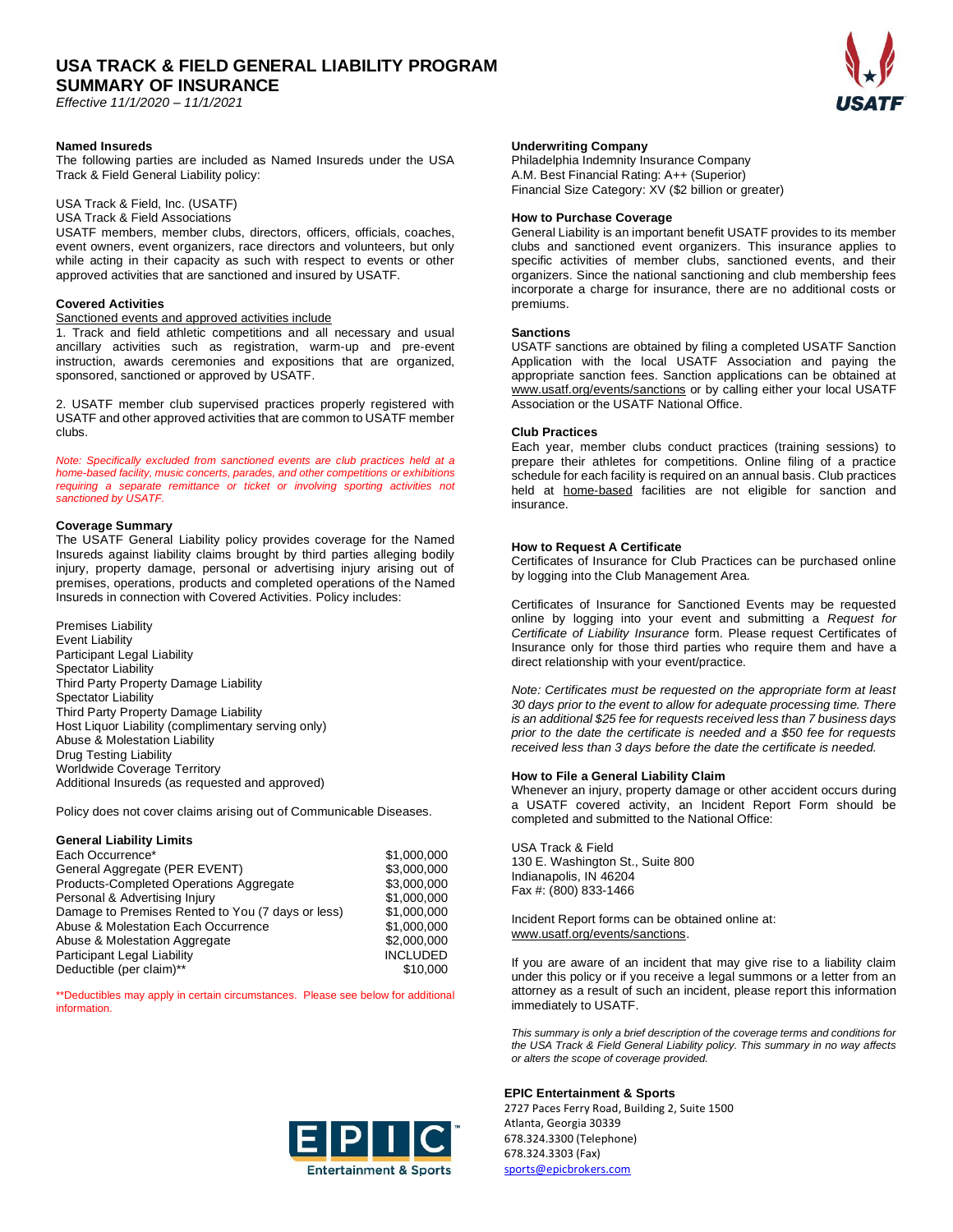*Effective 11/1/2020 – 11/1/2021*

# **What is covered under the USA Track & Field general liability policy?**

The USATF General Liability will pay amounts, up to the policy limit, that an insured is legally required to pay as damages for covered bodily injury, property damage, personal injury, or advertising injury.

The bodily injury or property damage must have occurred during a covered activity. Basically, the covered activity is the sanctioned event, any directly-related set-up and tear-down activities, or any ancillary events such as participant check-in and award ceremonies.

Coverages extend to the regularly scheduled practices of USATF clubs provided such practices are not located at a home-based facility, are filed with USATF in advance, and are supervised by a coach.

The following are a few of the key coverage areas:

# **Bodily Injury Liability**

Protects the Named Insureds against claims brought by third parties alleging bodily injury or death caused by the negligent acts or omissions of the Named Insureds. The USATF General Liability policy excludes coverage for medical expenses, since bodily injuries to members participating in a sanctioned event are covered under USATF's Participant Accident Medical policy.

# **Property Damage Liability**

Protects the Named Insureds against claims brought by third parties alleging physical damage to or loss of use of tangible property caused by the negligent acts or omissions of the Named Insureds. All Commercial General Liability policies contain exclusions for damage to property in the insured's care, custody or control. Therefore, sports equipment or other personal property used in connection with a sanctioned event would not be covered in the event of loss or damage. The policy will respond to third party property damage claims caused by use of the equipment, but not to the equipment itself.

# **Personal & Advertising Injury Liability**

Protects the Named Insureds against injury, other than bodily injury, arising out of libel, slander, defamation of character, invasion of privacy, wrongful eviction, wrongful entry, false arrest, wrongful detention or imprisonment, malicious prosecution, misappropriation of advertising ideas or style of doing business, or infringement of copyright, title or slogan.

### **Products-Completed Operations Liability**

Protects the Named Insureds against liability for bodily injury or property damage as a consequence of some defect in a product sold, manufactured, handled, distributed or disposed of by a Named Insured. An example of a products liability claim would include a food poisoning claim from concessions sold by a Named Insured at a sanctioned event.

### **Premises Liability**

Protects against liability for bodily injury caused by failure to maintain safe, secure and properly maintained premises. Regardless of how or why a person enters a property, property owners may be held liable if injury occurs. Slip-and- fall and trip-and-fall accidents are by far the most common claims in premises liability law suits.

# **Participant Legal Liability**

Protects the Named Insureds against claims brought against that insured for "bodily injury" to a "participant" while practicing for or participating in any USATF sanctioned event.

# **Host Liquor Liability**

Protects the Named Insureds against liability associated with serving alcohol on a complimentary basis to adults of legal drinking age. The laws



vary by state, but most provide that a party which serves alcoholic beverages is liable for injury or damage caused by an intoxicated person if it can be established that the party serving the alcohol caused or contributed to the intoxication of the person. If alcohol is going to be for sale during a sanctioned event, the party selling the alcohol will need to secure an appropriate liquor license and carry Liquor Liability coverage. The USATF General Liability program does not provide coverage for liability arising out of the sale of alcoholic beverages, unless a liquor liability application has been completed, approved, and appropriate premium remitted.

### **Drug Testing Liability**

Provides Personal & Advertising Injury coverage for liability arising out of any drug testing program sponsored by USATF, provided the testing is conducted in accordance with USOC Doping Control Program policies and procedures.

# **Abuse & Molestation Liability**

Protects the Named Insureds against claims alleging liability for actual or threatened abuse or molestation by anyone or any person while in the care, custody or control of any insured, or the Named Insured's negligent employment, investigation, supervision, reporting or failure to report to the proper authorities, retention of a person for whom any insured is or ever was legally responsible. This coverage will not pay any claim or defense costs on behalf of any person who personally takes part in inflicting physical or sexual abuse, sexual molestation, sexual exploitation or sexual injury upon another person; or on behalf of any person who remains passive upon gaining knowledge of any alleged physical or sexual abuse, sexual molestation, sexual exploitation, or sexual injury committed by an employee, member or volunteer of the Named Insured organizations.

# **Application of Deductible**

- In the event a sanctioned event incurs a claim wherein the event director and/or organizer are unable to produce the required waiver for the participant, official or volunteer involved in the claim, the event director and/or organizer will have a \$10,000 deductible on the claim, payable to USATF.
- In the event a sanctioned event is conducted on property not intended for the purpose of the sanctioned event (e.g. a golf course) and such use causes excessive property damage (at USATF's sole discretion), the event director and/or organizer will have up to a \$10,000 deductible on the property damage claim, payable to USATF.
- In the event a sanctioned event fails to abide by USATF Rules and Regulations, including any USATF sanction regulations, USATF may impose a deductible against the event director and/or organizer for any claim incurred against that sanctioned event. A deductible amount of \$2,500 may be assessed for the first offense by the event director and/or organizer. A deductible amount of \$5,000 may be assessed for the second offense by the event director and/or organizer. A deductible amount of \$10,000 may be assessed for the third, and subsequent, offense by the event director and/or organizer. Additionally, following the third offense by the event director and/or organizer, USATF may refuse to sanction any future events for the event director and/or organizer, at USATF's sole discretion. Offenses will be attributed to event directors and/or organizers irrespective of the sanctioned event involved; therefore, offenses will be cumulative and do not need to be of the same type or need to occur all within the same sanctioned event.

### **EPIC Entertainment & Sports**

2727 Paces Ferry Road, Building 2, Suite 1500 Atlanta, Georgia 30339 678.324.3300 (Telephone) 678.324.3303 (Fax) [sports@epicbrokers.com](mailto:sports@epicbrokers.com%0d)

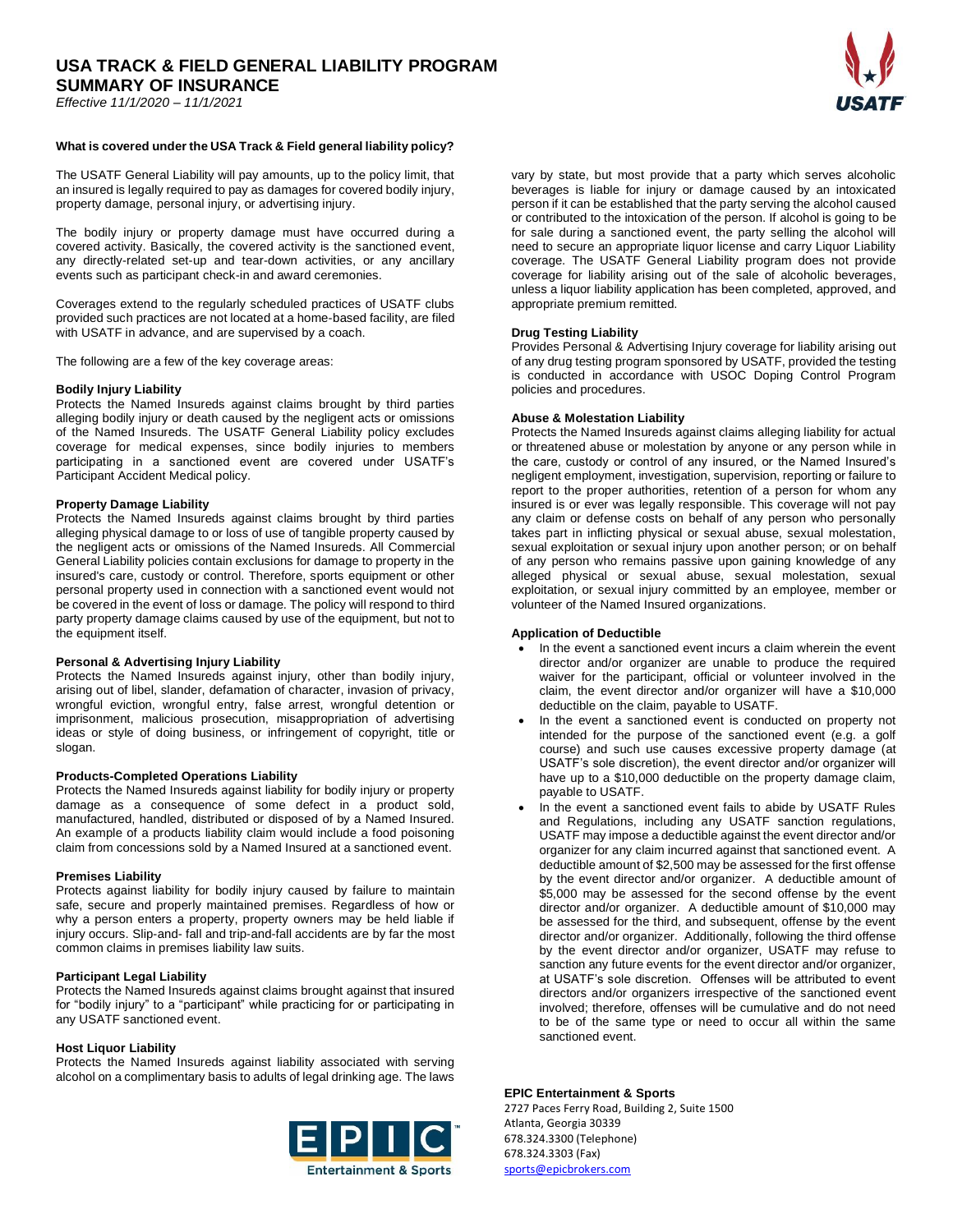*Effective 11/1/2020 – 11/1/2021*

# **What is not covered under the USA Track & Field general liability policy?**

Bodily Injury or Property Damage that is unrelated to a USATF sanctioned event or not caused by the acts or omissions of a Named Insured under the USATF General Liability program.

Medical Expenses (claims for medical expenses are excluded, including participant accident medical expenses resulting from accidents or injuries during USATF sanctioned events) [Note: USATF members are eligible for Accident Medical coverage for sports injuries in connection with USATF sanctioned events and practices. If you have questions regarding the Accident Medical coverage, please contact USA Track & Field at 317- 261-0500].

Claims for Damage to Property (except for Sports Equipment which is subject to \$5,000 per occurrence/\$20,000 aggregate with a \$500 deductible) in the care, custody and control of the Named Insureds and used in connection with sanctioned events. Examples would include property or equipment which is leased, rented or borrowed from others for use during the event.

Auto Liability & Physical Damage claims

Aircraft Liability & Physical Damage claims

Watercraft Liability & Physical Damage claims

Player vs. Player Exclusion (this eliminates coverage for claims/lawsuits filed by one player/athlete against another for injury). This exclusion does not preclude coverage for USATF, its event organizers/clubs.

Expected Or Intended Injury Exclusion – excludes coverage for intentional acts which result in "bodily injury" or "property damage" from the standpoint of the Named Insureds (this exclusion does not apply to "bodily injury" resulting from the use of reasonable force to protect persons or property).

Limited Excess Fireworks - excludes coverage for bodily injury, property damage or personal and advertising injury arising out of fireworks, unless the entity or person performing the fireworks has and maintains valid and collectible commercial general liability insurance coverage in the amount of at least \$1,000,000 that covers fireworks, and you are named as an additional insured on the policy providing such coverage.

Exclusion – Designated Professional Services – Police/Law Enforcement (this insurance does not apply to "bodily injury", "property damage" or "personal and advertising injury" due to the rendering or failure to render any professional service; however, this does not apply to traffic control performed directly to USATF sanctioned competitions)

Standard General Liability policy exclusions and limitations per standard ISO General Liability policy form, including Workers' Compensation and Similar Laws, Employer's Liability, Pollution, Mobile Equipment, War, Nuclear Energy Liability Exclusion and Employment Related Practices Exclusion

Fungi or Bacteria Exclusion

Lead Liability Exclusion

Asbestos Liability Exclusion

Communicable Diseases Exclusion

Exclusion – Violation of Statutes that govern emails, fax, phone calls or other methods of commercial sending material or information

*The exclusions identified above do not represent a complete list of exclusions and limitations under the policy. Additional exclusions and limitations apply.*

# **Other Coverage Notes**

Organizers must obtain a Waiver and Release of Liability form from all participants, including volunteers. Failure to obtain written waivers may reduce or void your coverage. Retain old waivers of liability in accordance with the statute of limitations applicable to each specific state where the USATF sanctioned event/activity takes place. Note that in the case of minors, the statute clock may not begin until the minor reaches the age of majority.

This coverage may be secondary to any other insurance that may be in force.



**EPIC Entertainment & Sports** 2727 Paces Ferry Road, Building 2, Suite 1500 Atlanta, Georgia 30339 678.324.3300 (Telephone) 678.324.3303 (Fax) [sports@epicbrokers.com](mailto:sports@epicbrokers.com%0d)

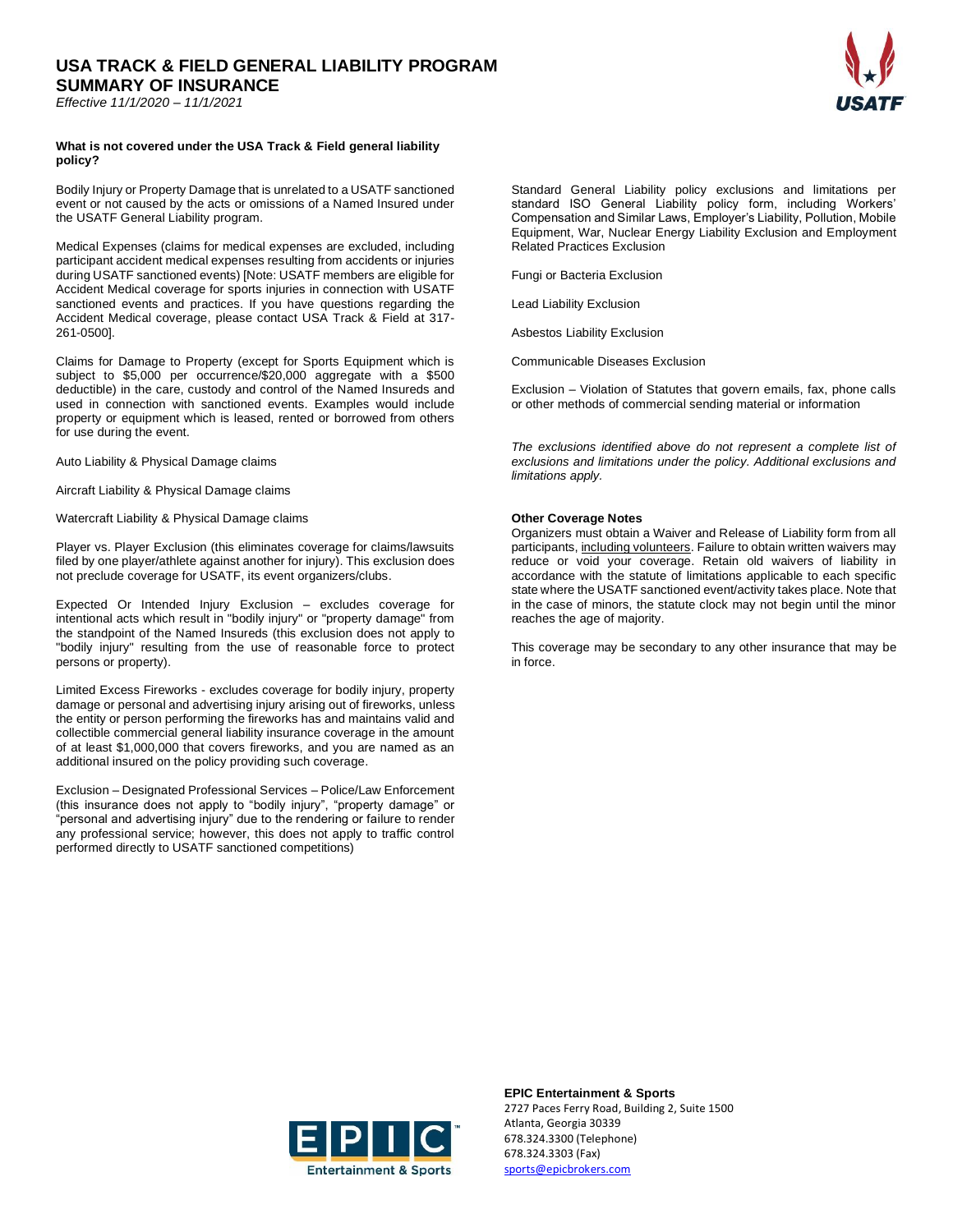*Effective 11/1/2020 – 11/1/2021*

# **Certificates of Insurance**

Certificates of Insurance for Club Practices can be purchased online by logging into the Club Management Area.

Certificates of Insurance for Events may be requested online by logging into your event and submitting a *Request for Certificate of Insurance* form with your Application for Sanction. Certificates must be requested online at least 30 days prior to the event to allow for adequate processing time. There is an additional \$25 fee for requests received less than 7 business days prior to the date the certificate is needed and a \$50 fee for requests received less than 3 days before the date the certificate is needed. Certificate requests received after 12pm ET will not be processed until the next business day.

Please be certain to fill out the request form completely and ascertain the needs of third parties. If replacement copies of previously issued certificates fall into the "rush" category (see above), the applicable fees will be charged regardless of the timing of the original request.

The insurance carrier and USA Track & Field reserve the right to refuse to name an entity or person as an additional insured. (Hotels, for example, will not be named as additional insureds.)

If your Certificate is not received by the individual indicated on the application by the time requested, please follow up with your Association or the national office immediately. Please do not wait to call until Friday afternoon prior to your event or practice, as we may not be able to produce a replacement in time for your event/practice.

# *Please request Certificates of Insurance only for those third parties who require them and have a direct relationship with your event/practice.*

*Certificate of Insurance* is a document issued by or on behalf of an insurance company to provide an interested third party (the Certificate Holder) with information regarding the insurance coverage maintained by the Named Insured. The most common type of certificate is provided for informational purposes only to advise a third party Certificate Holder of the existence and amount of insurance issued to the Named Insured, and confers no rights upon the Certificate Holder. The second most common type of certificate is one that in addition to describing the insurance available to the Named Insured, the certificate may also convey information that the Certificate Holder is an "Additional Insured" under the policy issued to the Named Insured, thus giving the Certificate Holder some interest in the policy itself.

For example, USA Track & Field member clubs will often be required to provide Certificates of Insurance as a means to secure permission from and to confirm availability of a facility for a USA Track & Field registered club practice or event.

If the certificate names a facility as an Additional Insured, it will protect the facility against claims caused, in whole or in part, by the acts or omissions of the Named Insured (i.e. USATF and its member club) during the use of the facility for the registered practice or event. It does not cover the facility for liability arising from the facility's own negligent acts.

# **Important Definitions**

- **Certificate Holder:** the interested party provided with a certificate of insurance as evidence of the insurance maintained by the Named Insured
- **Named Insured:** the person, firm, or organization specifically designated on the applicable insurance policy for whom the insurance company has agreed to provide coverage (i.e. USA Track & Field, its member clubs and their individual members, coaches, officers, officials, directors, event organizers/directors and volunteers)
- **Additional Insured:** an interested party (usually a Certificate Holder) for whom the insurance company has agreed to extend limited coverage, but only with respect to claims caused, in whole or in part, by the acts or omissions of the Named Insured

# **Incident Reporting Procedures**

An important component of the USATF General Liability Insurance coverage is the prompt reporting of claims and incidents.

Incidents may include injuries to participants, spectators, or volunteers, damage to property of a third party, or altercations between individuals. Immediate reporting of incidents will help the USATF General Liability carrier with providing coverage and defense to your organization, the other named insureds and any additional insureds should a claim or lawsuit be filed.

A claim is an actual demand for damages by a third party. You should report all claims and incidents by completing a USATF Report of Incident.

Minor injuries to athletes and spectators, damage to property of a third party, and altercations between individuals should all be reported to USATF by completing a USATF Incident Report Form. Incident Report forms can be obtained online at [www.usatf.org/events/sanctions.](http://www.usatf.org/events/sanctions)

# **Completed USA Track & Field Incident Report forms should be submitted to the National Office:**

USA Track & Field 130 E. Washington St., Suite 800 Indianapolis, IN 46204



**EPIC Entertainment & Sports** 2727 Paces Ferry Road, Building 2, Suite 1500 Atlanta, Georgia 30339 678.324.3300 (Telephone) 678.324.3303 (Fax) [sports@epicbrokers.com](mailto:sports@epicbrokers.com%0d)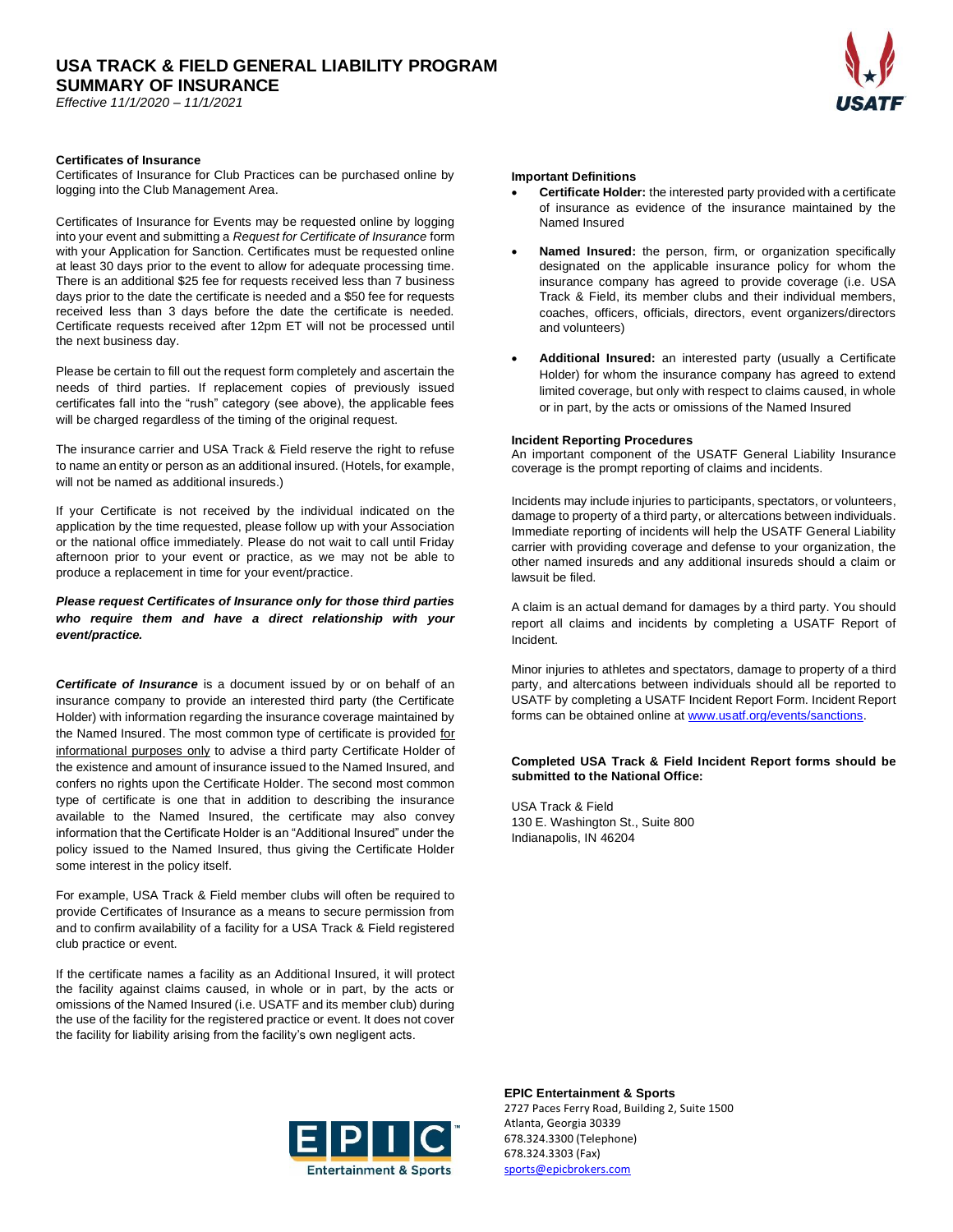*Effective 11/1/2020 – 11/1/2021*

# **QUESTIONS & ANSWERS**

# **Do I need a Certificate of Insurance to be covered?**

No. If you (USATF club or event organizer/director) conduct a USATF sanctioned and insured event, coverage is automatically provided for that event and your approved sanction form is proof of coverage. Certificates are issued as proof of insurance for third parties only. Please retain a copy of your sanction through the duration of the statute of limitations period in your state.

### **How do I request a Certificate of Insurance?**

Certificates of Insurance for Club Practices can be purchased online by logging in to the Club Management Area.

For events, your local Association can provide you with a Request for Certificate of Insurance form. See the Certificates of Insurance section of this brochure for more details.

# **Can a third party be covered by this insurance?**

Yes. Third parties having an insurable interest may be named an "Additional Insured," but only with respect to the activities of the Named Insured in connection with USATF sanctioned events. That is, if an additional insured entity is named in a lawsuit because of your event activities that entity may qualify for coverage.

# **Should I provide a vendor/contractor (such as a concession stand operator) with a certificate of insurance naming the vendor / contractor as an Additional Insured?**

Vendors and contractors should carry their own insurance to cover their negligent acts and omissions. Event organizers/directors should not be liable for the actions of those hired to provide goods and services to events. These contracted parties should be required to provide a certificate of insurance as evidence of their own General Liability coverage with the certificate naming USATF and the club/event organizer as Additional Insureds. If the vendor provides a certificate in favor of USATF, then a reciprocal certificate may be provided to the vendor.

# **I already have my own insurance. Why should I buy insurance through USATF?**

You are not buying insurance from USATF. You are obtaining a USATF sanction and one of the benefits of that sanction is liability insurance. In addition to insurance, there are other benefits of USATF sanctioning. Furthermore, many events that have their own insurance do not have satisfactory limits or coverage, such as Participant Legal Liability coverage. However, if you have your own coverage, you should not cancel it because of the USATF policy. If your existing insurance is adequate for your needs and you are able to provide a certificate naming USATF as an additional insured, you can receive a "no insurance" sanction at a reduced cost by submitting a Waiver of Liability Insurance form with your Application for Sanction. Additional information and forms available at www.usatf.org/events/sanctions.

# **What happens to equipment and property that I rent for my event?**

The insurance provided through a USATF sanction is a liability policy. All General Liability policies exclude coverage for theft, loss or damage to Property in the insured's care, custody and control. It does not matter whether the equipment and personal property is owned, leased, rented or borrowed from others for use, no coverage applies. If you are responsible for rented personal property or equipment, separate Property insurance coverage should be secured. A special endorsement on the USATF General Liability policy makes an exception to the care, custody and control exclusion which provides coverage for specialized sports equipment necessary to conduct a USATF sanctioned event. The



coverage is subject to a limit of \$5,000 per occurrence, \$20,000 in the aggregate and a deductible of \$500 per occurrence.

### **What about club practices?**

Member club practices are covered if they are **not** located at a homebased facility, are regularly scheduled, and are filed online in advance of the practice. The practice must be supervised by a coach, who is a current member of USATF, and the coach must be physically present during the practice.

### **What is the definition of a home-based practice facility?**

A home-based facility is usually one developed on a residential site which is not held to the same standards as commercial buildings and grounds. Commercially owned buildings and grounds are typically required to meet certain building code rules and safety requirements which often include inspections to ensure the safety of the building/ground inhabitants.

### **Why are practices covered at a facility, but not at my home-based location?**

Many commercially owned buildings/grounds are required to carry commercial insurance with significant policy limits for liability. USATF has no way to confirm that the home owner's insurance policies will respond to these such insurance claims and/or that the home-based practice facility has adequate insurance limits. It is in all parties' interest to utilize a commercially owned, commercially insured, and safety inspected practice facility.

### **Can I request that an exception be made for my home-based facility?**

While USATF has made some exceptions to the policy in the past, it does not intend to do so in the future. USATF remains sensitive to this issue. Accordingly, should a homeowners' or other policy of a club owner not cover the activities of a home-based facility, USATF has worked with its insurance broker to provide the following list of possible insurance carriers who may be willing to cover a home-based practice facility (keeping in mind that each home-based facility situation is unique). Those insurance carriers are as follows:

[www.fdean.com;](http://www.fdean.com/) [www.kandkinsurance.com;](http://www.kandkinsurance.com/) [www.phly.com](http://www.phly.com/)

### **Does coverage include lawsuits brought by a participant who sues a club?**

Yes, the policy provides coverage for Participant Legal Liability (see definition under "What is covered under the USA Track & Field General Liability policy" section) as long as the claim is for something that is covered by the policy.

# **Does coverage include lawsuits brought by a participant who sues another participant?**

No, this is excluded under the policy. However, to the extent the Club/Event Organizer or USATF are also named in the lawsuit, the General Liability policy would respond on behalf of the Club/Event Organizer and USATF.

**EPIC Entertainment & Sports**

2727 Paces Ferry Road, Building 2, Suite 1500 Atlanta, Georgia 30339 678.324.3300 (Telephone) 678.324.3303 (Fax) [sports@epicbrokers.com](mailto:sports@epicbrokers.com%0d)